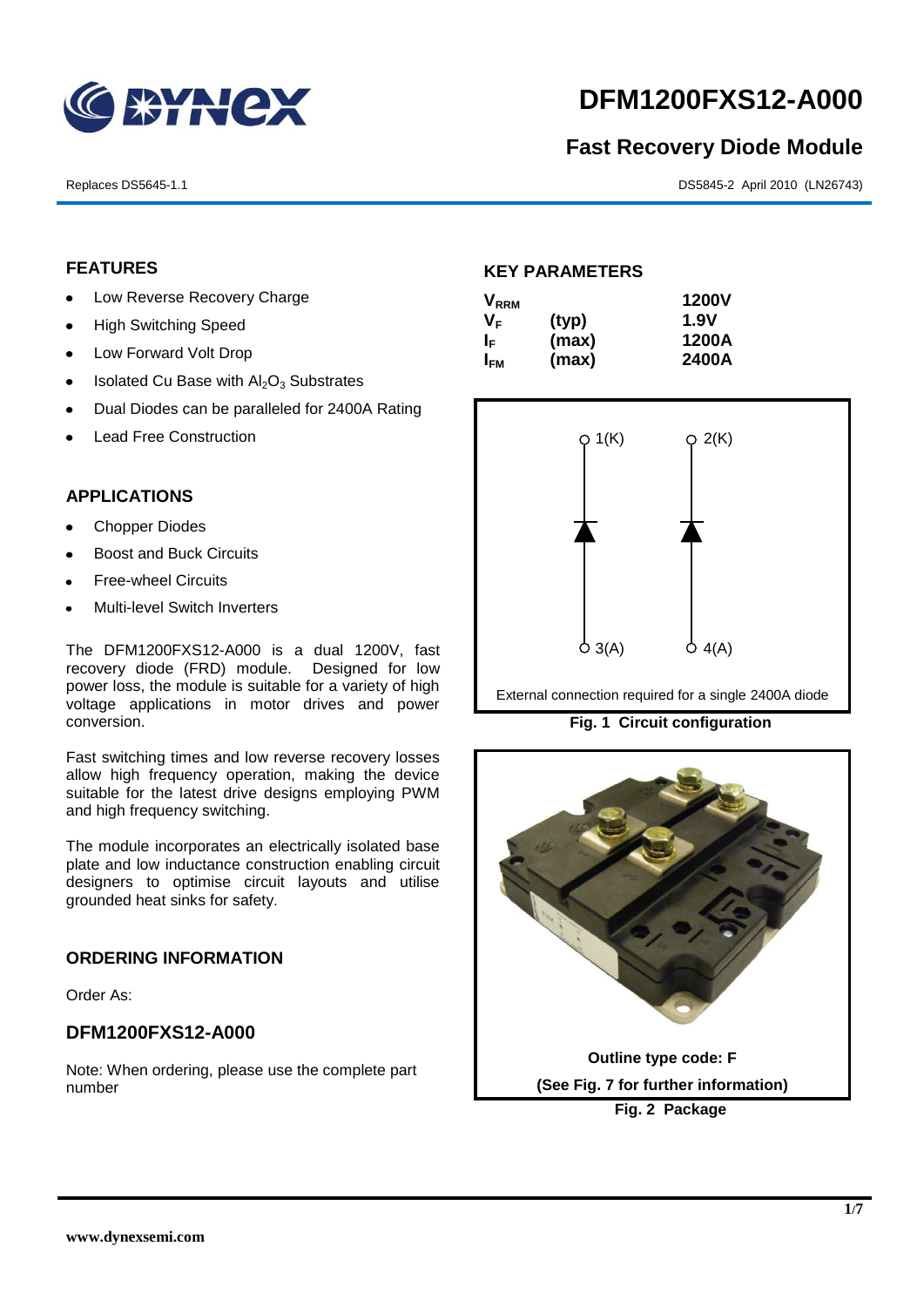# **ABSOLUTE MAXIMUM RATINGS**

Stresses above those listed under 'Absolute Maximum Ratings' may cause permanent damage to the device. In extreme conditions, as with all semiconductors, this may include potentially hazardous rupture of the package. Appropriate safety precautions should always be followed. Exposure to Absolute Maximum Ratings may affect device reliability.

### **Tcase = 25°C unless stated otherwise**

| Symbol                 | <b>Parameter</b>                  | <b>Test Conditions</b>                                     | Max. | <b>Units</b> |
|------------------------|-----------------------------------|------------------------------------------------------------|------|--------------|
| <b>V<sub>RRM</sub></b> | Repetitive peak reverse voltage   | $T_i = 125$ °C                                             | 1200 | V            |
| ΙF                     | Forward current (per arm)         | DC, $T_{\text{case}} = 75^{\circ}C$ , $T_i = 125^{\circ}C$ | 1200 | A            |
| <b>IFM</b>             | Max. forward current              | $T_{\text{case}} = 110^{\circ}C, t_{p} = 1ms$              | 2400 | A            |
| $I^2t$                 | $I2t$ value fuse current rating   | $V_R = 0$ , $t_p = 10$ ms, $T_i = 125$ °C                  | 200  | $kA^2s$      |
| $P_{\text{max}}$       | Max. transistor power dissipation | $T_{\text{case}} = 25^{\circ}C$ , $T_i = 125^{\circ}C$     | 5000 | W            |
| V <sub>isol</sub>      | Isolation voltage - per module    | Commoned terminals to base plate.<br>AC RMS, 1 min, 50Hz   | 2500 | V            |

# **THERMAL AND MECHANICAL RATINGS**

| Internal insulation material:     | $Al_2O_3$        |
|-----------------------------------|------------------|
| Baseplate material:               | Сu               |
| Creepage distance:                | 20 <sub>mm</sub> |
| Clearance:                        | 10 <sub>mm</sub> |
| CTI (Comparative Tracking Index): | 350              |

| Symbol                     | <b>Parameter</b>                                        | <b>Test Conditions</b>                        | Min   | Typ. | <b>Max</b> | <b>Units</b>    |
|----------------------------|---------------------------------------------------------|-----------------------------------------------|-------|------|------------|-----------------|
| $R_{th(i-c)}$              | Thermal resistance (per arm)                            | Continuous dissipation -<br>junction to case  |       | ۰    | 20         | °C/kW           |
| $R_{th(c-h)}$              | Thermal resistance $-$<br>case to heatsink (per module) | Mounting torque 5Nm<br>(with mounting grease) |       |      | 8          | °C/kW           |
| $T_i$                      | Junction temperature                                    |                                               |       | ۰    | 125        | $^{\circ}C$     |
| ${\mathsf T}_{\text{stg}}$ | Storage temperature range                               |                                               | $-40$ | ۰    | 125        | $\rm ^{\circ}C$ |
| <b>Screw Torque</b>        | Mounting - M6                                           |                                               | ۰     | 5    | <b>Nm</b>  |                 |
|                            |                                                         | Electrical connections - M8                   |       | ۰    | 10         | <b>Nm</b>       |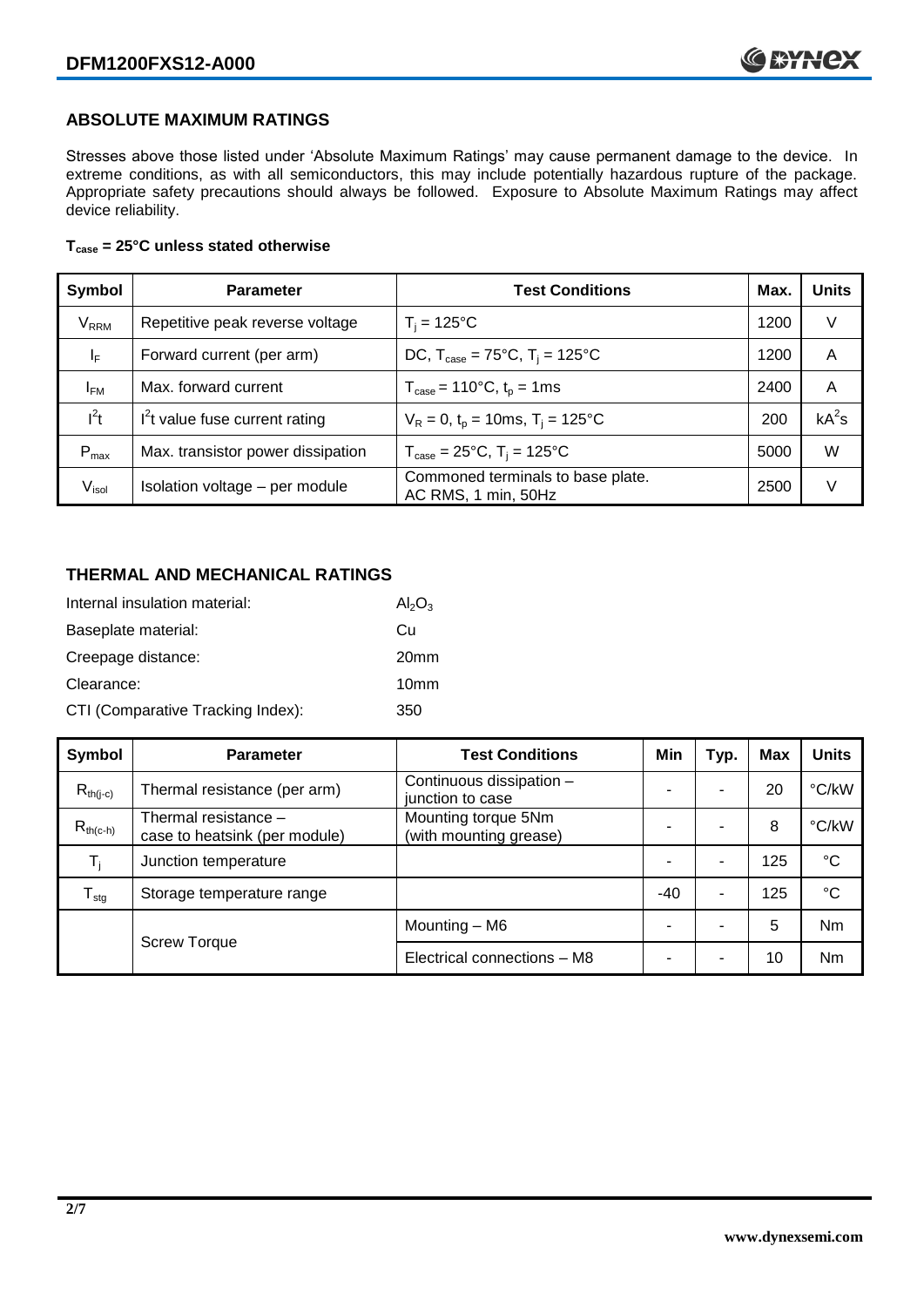# **STATIC ELECTRICAL CHARACTERISTICS – PER ARM**

# **Tcase = 25°C unless stated otherwise.**

| Symbol       | <b>Parameter</b>     | <b>Test Conditions</b>                 | Min | Typ | <b>Max</b> | <b>Units</b> |
|--------------|----------------------|----------------------------------------|-----|-----|------------|--------------|
| $I_{\rm RM}$ | Peak reverse current | $V_R = 1200V$ , T <sub>i</sub> = 125°C |     |     | 30         | mA           |
| $V_F$        | Forward voltage      | $I_F = 1200A$                          |     | 1.9 | 2.2        | V            |
|              |                      | $I_F = 1200A$ , $T_i = 125^{\circ}C$   |     | 2.1 | 2.4        | V            |
| Lм           | Inductance           |                                        |     | 20  |            | nH           |

# **STATIC ELECTRICAL CHARACTERISTICS**

# **Tcase = 25°C unless stated otherwise.**

| <b>Symbol</b> | <b>Parameter</b>                                        | <b>Test Conditions</b> | Min | Typ | <b>Max</b> | <b>Units</b> |
|---------------|---------------------------------------------------------|------------------------|-----|-----|------------|--------------|
| <b>L</b> M    | Module inductance<br>(externally connected in parallel) |                        |     | 15  |            | nH           |

# **DYNAMIC ELECTRICAL CHARACTERISTICS – PER ARM**

### **Tcase = 25°C unless stated otherwise**

| <b>Symbol</b>   | <b>Parameter</b>              | <b>Test Conditions</b>  | Min | Typ. | Max | Units |
|-----------------|-------------------------------|-------------------------|-----|------|-----|-------|
| $Q_{rr}$        | Reverse recovery charge       | $I_F = 1200A$           |     | 200  |     | μC    |
| 1 <sub>rr</sub> | Peak reverse recovery current | $V_R = 600V$            |     | 800  |     | Α     |
| $E_{rec}$       | Reverse recovery energy       | $dl_F/dt = 9000A/\mu s$ |     | 80   |     | mJ    |

### **Tcase = 125°C unless stated otherwise**

| Symbol                     | <b>Parameter</b>              | <b>Test Conditions</b>  | Min | Typ. | Max | Units |
|----------------------------|-------------------------------|-------------------------|-----|------|-----|-------|
| $\mathsf{Q}_{\mathsf{rr}}$ | Reverse recovery charge       | $I_F = 1200A$           |     | 300  |     | μC    |
| - Irr                      | Peak reverse recovery current | $V_R = 600V$            |     | 920  |     | Α     |
| $E_{rec}$                  | Reverse recovery energy       | $dl_F/dt = 8400A/\mu s$ |     | 140  |     | mJ    |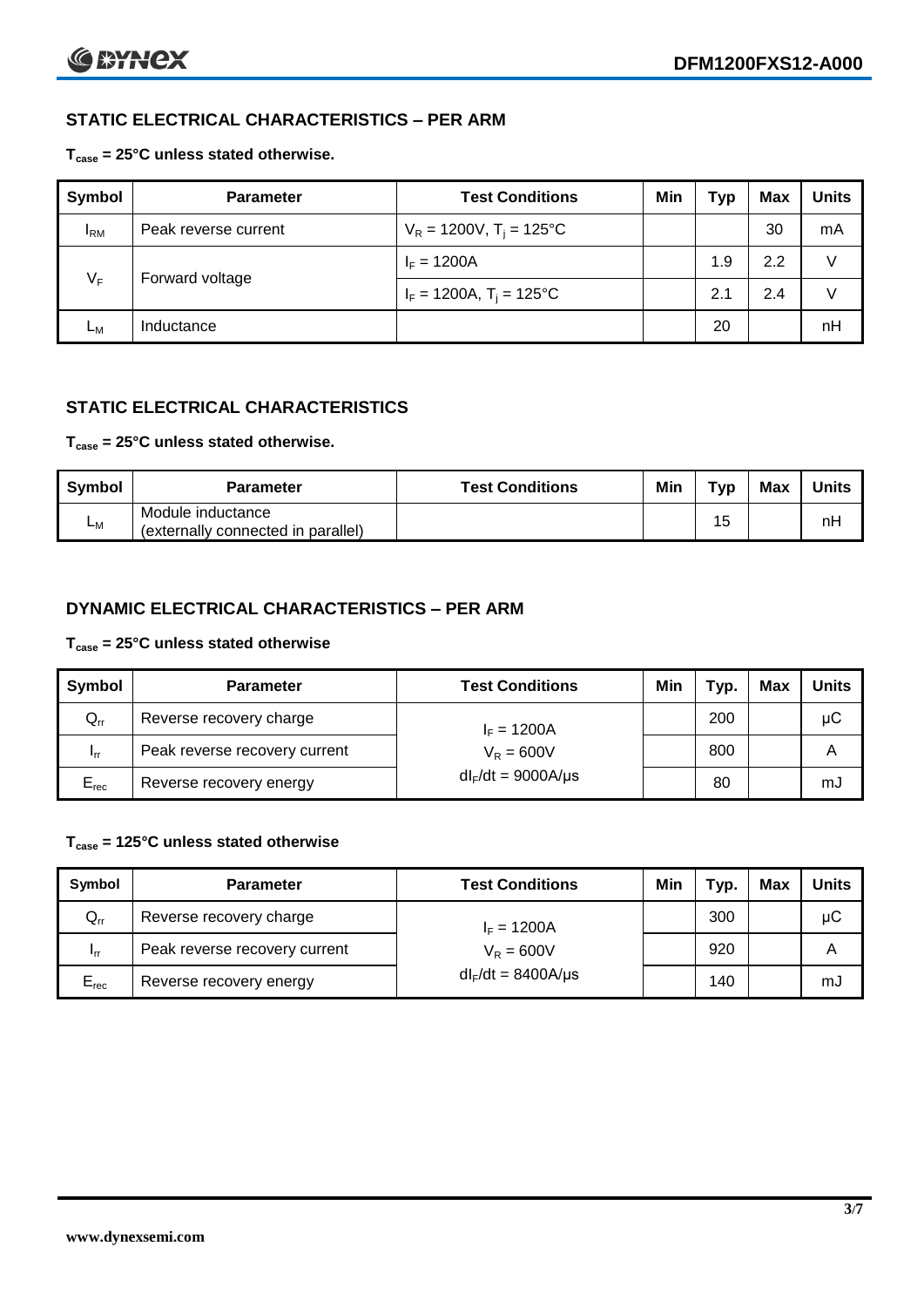

Fig. 5 DC Current rating vs case temperature **Fig. 6 RBSOA**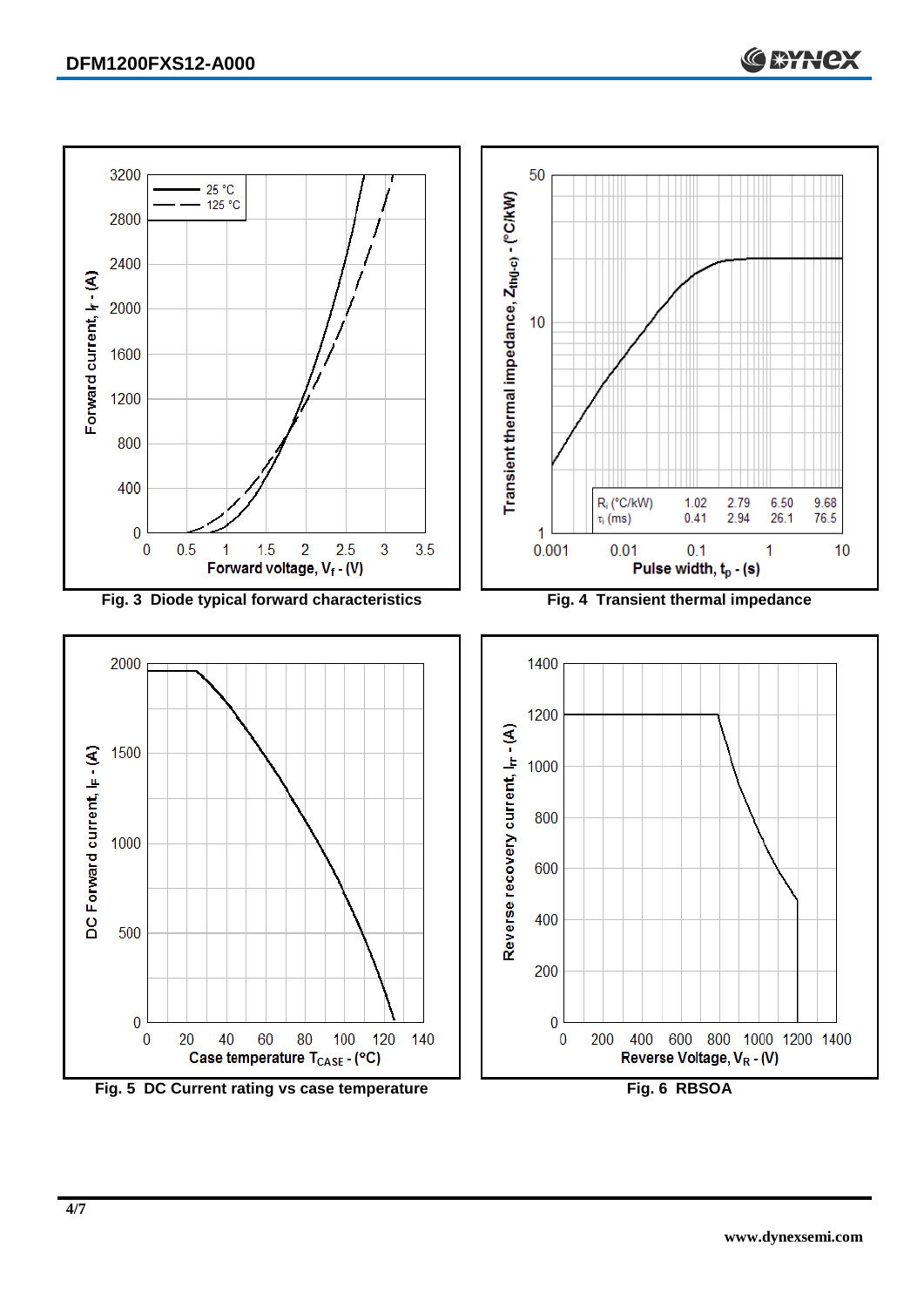

# **PACKAGE DETAILS**

For further package information, please visit our website or contact Customer Services. All dimensions in mm, unless stated otherwise. **DO NOT SCALE.**